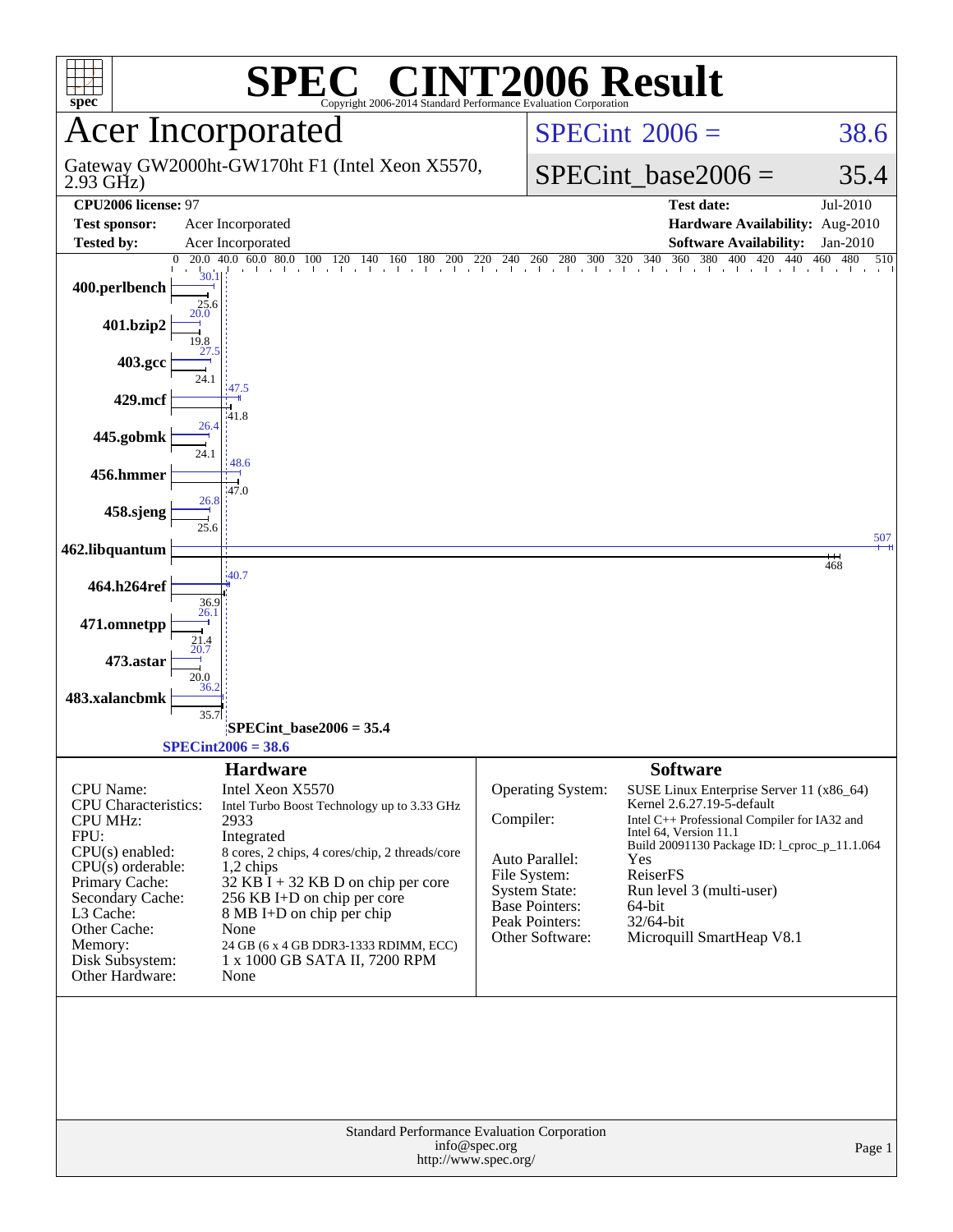

# Acer Incorporated

2.93 GHz) Gateway GW2000ht-GW170ht F1 (Intel Xeon X5570,

 $SPECint2006 = 38.6$  $SPECint2006 = 38.6$ 

#### SPECint base2006 =  $35.4$

**[CPU2006 license:](http://www.spec.org/auto/cpu2006/Docs/result-fields.html#CPU2006license)** 97 **[Test date:](http://www.spec.org/auto/cpu2006/Docs/result-fields.html#Testdate)** Jul-2010 **[Test sponsor:](http://www.spec.org/auto/cpu2006/Docs/result-fields.html#Testsponsor)** Acer Incorporated **[Hardware Availability:](http://www.spec.org/auto/cpu2006/Docs/result-fields.html#HardwareAvailability)** Aug-2010 **[Tested by:](http://www.spec.org/auto/cpu2006/Docs/result-fields.html#Testedby)** Acer Incorporated **[Software Availability:](http://www.spec.org/auto/cpu2006/Docs/result-fields.html#SoftwareAvailability)** Jan-2010

#### **[Results Table](http://www.spec.org/auto/cpu2006/Docs/result-fields.html#ResultsTable)**

|                         | <b>Base</b>    |       |                |       |                |       | <b>Peak</b>                                                                                              |              |                |              |                |              |
|-------------------------|----------------|-------|----------------|-------|----------------|-------|----------------------------------------------------------------------------------------------------------|--------------|----------------|--------------|----------------|--------------|
| <b>Benchmark</b>        | <b>Seconds</b> | Ratio | <b>Seconds</b> | Ratio | <b>Seconds</b> | Ratio | <b>Seconds</b>                                                                                           | <b>Ratio</b> | <b>Seconds</b> | <b>Ratio</b> | <b>Seconds</b> | <b>Ratio</b> |
| $ 400.\text{perlbench}$ | 389            | 25.1  | 382            | 25.6  | 382            | 25.6  | 326                                                                                                      | 30.0         | 325            | 30.1         | 324            | 30.1         |
| 401.bzip2               | 484            | 19.9  | 486            | 19.8  | 503            | 19.2  | 483                                                                                                      | 20.0         | 483            | 20.0         | 483            | 20.0         |
| $403.\mathrm{gcc}$      | 334            | 24.1  | 333            | 24.2  | 334            | 24.1  | 293                                                                                                      | 27.5         | 293            | 27.5         | 292            | 27.6         |
| $429$ mcf               | 218            | 41.8  | 218            | 41.8  | 218            | 41.8  | 192                                                                                                      | 47.5         | 193            | 47.3         | 189            | 48.4         |
| $445$ .gobmk            | 434            | 24.2  | 436            | 24.1  | 437            | 24.0  | 398                                                                                                      | 26.4         | <u>398</u>     | 26.4         | 399            | 26.3         |
| $456.$ hmmer            | 198            | 47.1  | 198            | 47.0  | 201            | 46.5  | 192                                                                                                      | 48.6         | 192            | 48.6         | 192            | 48.5         |
| $458$ .sjeng            | 471            | 25.7  | 473            | 25.6  | 474            | 25.5  | 452                                                                                                      | 26.8         | 451            | 26.9         | 451            | 26.8         |
| 462.libquantum          | 43.8           | 473   | 44.2           | 468   | 44.6           | 464   | 40.8                                                                                                     | 507          | 41.4           | 500          | 40.6           | 510          |
| 464.h264ref             | 595            | 37.2  | 602            | 36.8  | 600            | 36.9  | 555                                                                                                      | 39.9         | 544            | 40.7         | 542            | 40.8         |
| $471$ .omnetpp          | 294            | 21.3  | 292            | 21.4  | 291            | 21.5  | 240                                                                                                      | 26.0         | 239            | 26.1         | 239            | 26.1         |
| $473$ . astar           | 350            | 20.0  | 350            | 20.0  | 350            | 20.1  | 339                                                                                                      | 20.7         | 340            | 20.7         | 339            | 20.7         |
| 483.xalancbmk           | 193            | 35.7  | 191            | 36.1  | 194            | 35.6  | 191                                                                                                      | 36.2         | 191            | 36.2         | 191            | 36.2         |
|                         |                |       |                |       |                |       | Results appear in the order in which they were run. Bold underlined text indicates a median measurement. |              |                |              |                |              |

#### **[Operating System Notes](http://www.spec.org/auto/cpu2006/Docs/result-fields.html#OperatingSystemNotes)**

 'ulimit -s unlimited' was used to set the stack size to unlimited prior to run OMP\_NUM\_THREADS set to number of cores KMP\_AFFINITY set to granularity=fine,scatter

#### **[General Notes](http://www.spec.org/auto/cpu2006/Docs/result-fields.html#GeneralNotes)**

Binaries were compiled on SLES 10 with Binutils 2.18.50.0.7.20080502

 The Acer AW2000h-AW170h F1, Gateway GW2000h-GW170h F1, Acer AW2000ht-AW170ht F1 and Gateway GW2000ht-GW170ht F1 are electronically equivalent. This result was measured on Gateway GW2000ht-GW170ht F1.

# **[Base Compiler Invocation](http://www.spec.org/auto/cpu2006/Docs/result-fields.html#BaseCompilerInvocation)**

[C benchmarks](http://www.spec.org/auto/cpu2006/Docs/result-fields.html#Cbenchmarks):  $inc - m64$ 

[C++ benchmarks:](http://www.spec.org/auto/cpu2006/Docs/result-fields.html#CXXbenchmarks) [icpc -m64](http://www.spec.org/cpu2006/results/res2010q3/cpu2006-20100802-12801.flags.html#user_CXXbase_intel_icpc_64bit_fc66a5337ce925472a5c54ad6a0de310)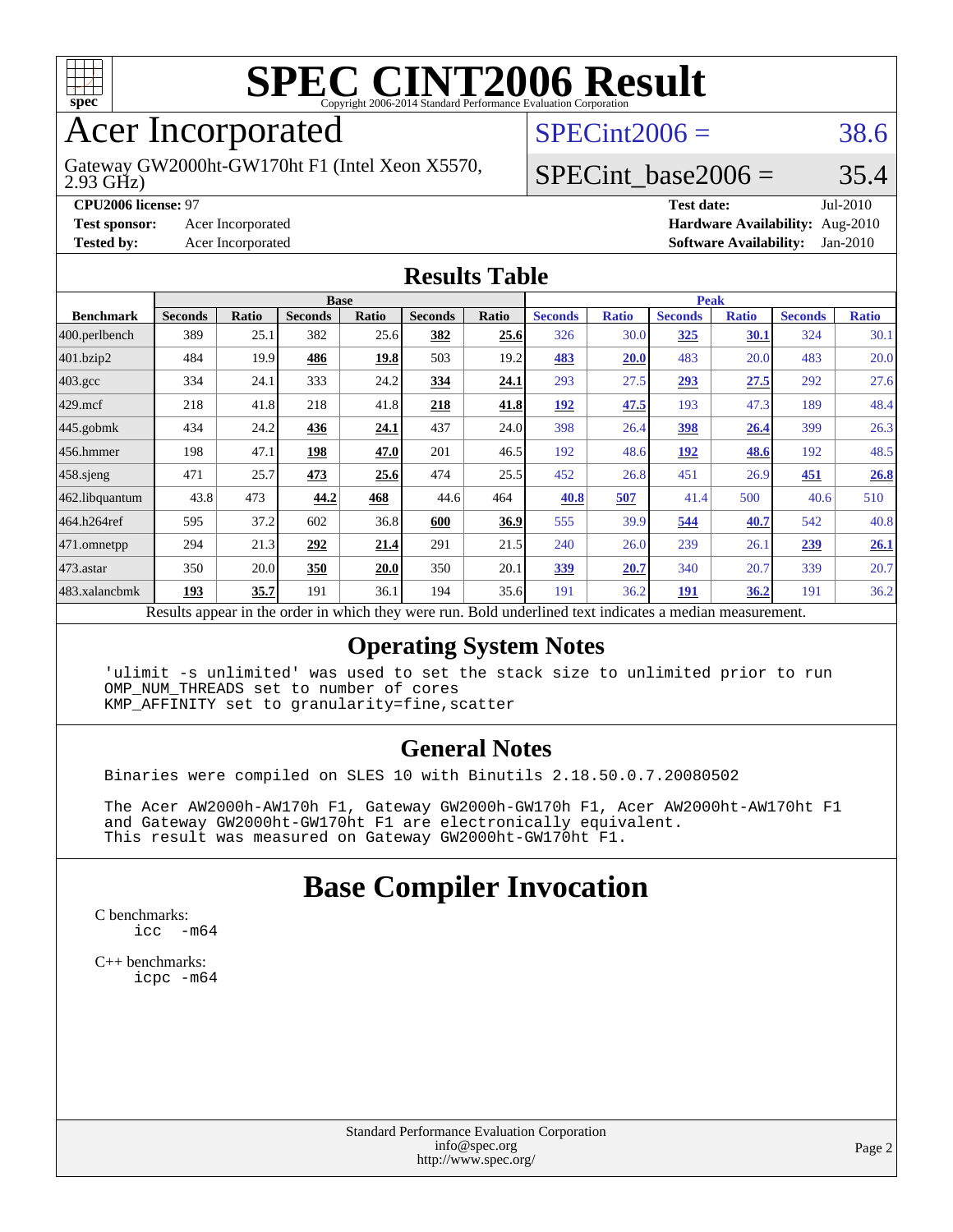

## Acer Incorporated

2.93 GHz) Gateway GW2000ht-GW170ht F1 (Intel Xeon X5570,  $SPECint2006 = 38.6$  $SPECint2006 = 38.6$ 

SPECint base2006 =  $35.4$ 

**[CPU2006 license:](http://www.spec.org/auto/cpu2006/Docs/result-fields.html#CPU2006license)** 97 **[Test date:](http://www.spec.org/auto/cpu2006/Docs/result-fields.html#Testdate)** Jul-2010 **[Test sponsor:](http://www.spec.org/auto/cpu2006/Docs/result-fields.html#Testsponsor)** Acer Incorporated **[Hardware Availability:](http://www.spec.org/auto/cpu2006/Docs/result-fields.html#HardwareAvailability)** Aug-2010 **[Tested by:](http://www.spec.org/auto/cpu2006/Docs/result-fields.html#Testedby)** Acer Incorporated **[Software Availability:](http://www.spec.org/auto/cpu2006/Docs/result-fields.html#SoftwareAvailability)** Jan-2010

### **[Base Portability Flags](http://www.spec.org/auto/cpu2006/Docs/result-fields.html#BasePortabilityFlags)**

 400.perlbench: [-DSPEC\\_CPU\\_LP64](http://www.spec.org/cpu2006/results/res2010q3/cpu2006-20100802-12801.flags.html#b400.perlbench_basePORTABILITY_DSPEC_CPU_LP64) [-DSPEC\\_CPU\\_LINUX\\_X64](http://www.spec.org/cpu2006/results/res2010q3/cpu2006-20100802-12801.flags.html#b400.perlbench_baseCPORTABILITY_DSPEC_CPU_LINUX_X64) 401.bzip2: [-DSPEC\\_CPU\\_LP64](http://www.spec.org/cpu2006/results/res2010q3/cpu2006-20100802-12801.flags.html#suite_basePORTABILITY401_bzip2_DSPEC_CPU_LP64) 403.gcc: [-DSPEC\\_CPU\\_LP64](http://www.spec.org/cpu2006/results/res2010q3/cpu2006-20100802-12801.flags.html#suite_basePORTABILITY403_gcc_DSPEC_CPU_LP64) 429.mcf: [-DSPEC\\_CPU\\_LP64](http://www.spec.org/cpu2006/results/res2010q3/cpu2006-20100802-12801.flags.html#suite_basePORTABILITY429_mcf_DSPEC_CPU_LP64) 445.gobmk: [-DSPEC\\_CPU\\_LP64](http://www.spec.org/cpu2006/results/res2010q3/cpu2006-20100802-12801.flags.html#suite_basePORTABILITY445_gobmk_DSPEC_CPU_LP64) 456.hmmer: [-DSPEC\\_CPU\\_LP64](http://www.spec.org/cpu2006/results/res2010q3/cpu2006-20100802-12801.flags.html#suite_basePORTABILITY456_hmmer_DSPEC_CPU_LP64) 458.sjeng: [-DSPEC\\_CPU\\_LP64](http://www.spec.org/cpu2006/results/res2010q3/cpu2006-20100802-12801.flags.html#suite_basePORTABILITY458_sjeng_DSPEC_CPU_LP64) 462.libquantum: [-DSPEC\\_CPU\\_LP64](http://www.spec.org/cpu2006/results/res2010q3/cpu2006-20100802-12801.flags.html#suite_basePORTABILITY462_libquantum_DSPEC_CPU_LP64) [-DSPEC\\_CPU\\_LINUX](http://www.spec.org/cpu2006/results/res2010q3/cpu2006-20100802-12801.flags.html#b462.libquantum_baseCPORTABILITY_DSPEC_CPU_LINUX) 464.h264ref: [-DSPEC\\_CPU\\_LP64](http://www.spec.org/cpu2006/results/res2010q3/cpu2006-20100802-12801.flags.html#suite_basePORTABILITY464_h264ref_DSPEC_CPU_LP64) 471.omnetpp: [-DSPEC\\_CPU\\_LP64](http://www.spec.org/cpu2006/results/res2010q3/cpu2006-20100802-12801.flags.html#suite_basePORTABILITY471_omnetpp_DSPEC_CPU_LP64) 473.astar: [-DSPEC\\_CPU\\_LP64](http://www.spec.org/cpu2006/results/res2010q3/cpu2006-20100802-12801.flags.html#suite_basePORTABILITY473_astar_DSPEC_CPU_LP64) 483.xalancbmk: [-DSPEC\\_CPU\\_LP64](http://www.spec.org/cpu2006/results/res2010q3/cpu2006-20100802-12801.flags.html#suite_basePORTABILITY483_xalancbmk_DSPEC_CPU_LP64) [-DSPEC\\_CPU\\_LINUX](http://www.spec.org/cpu2006/results/res2010q3/cpu2006-20100802-12801.flags.html#b483.xalancbmk_baseCXXPORTABILITY_DSPEC_CPU_LINUX)

### **[Base Optimization Flags](http://www.spec.org/auto/cpu2006/Docs/result-fields.html#BaseOptimizationFlags)**

[C benchmarks](http://www.spec.org/auto/cpu2006/Docs/result-fields.html#Cbenchmarks):

[-xSSE4.2](http://www.spec.org/cpu2006/results/res2010q3/cpu2006-20100802-12801.flags.html#user_CCbase_f-xSSE42_f91528193cf0b216347adb8b939d4107) [-ipo](http://www.spec.org/cpu2006/results/res2010q3/cpu2006-20100802-12801.flags.html#user_CCbase_f-ipo) [-O3](http://www.spec.org/cpu2006/results/res2010q3/cpu2006-20100802-12801.flags.html#user_CCbase_f-O3) [-no-prec-div](http://www.spec.org/cpu2006/results/res2010q3/cpu2006-20100802-12801.flags.html#user_CCbase_f-no-prec-div) [-static](http://www.spec.org/cpu2006/results/res2010q3/cpu2006-20100802-12801.flags.html#user_CCbase_f-static) [-parallel](http://www.spec.org/cpu2006/results/res2010q3/cpu2006-20100802-12801.flags.html#user_CCbase_f-parallel) [-opt-prefetch](http://www.spec.org/cpu2006/results/res2010q3/cpu2006-20100802-12801.flags.html#user_CCbase_f-opt-prefetch)

[C++ benchmarks:](http://www.spec.org/auto/cpu2006/Docs/result-fields.html#CXXbenchmarks)

[-xSSE4.2](http://www.spec.org/cpu2006/results/res2010q3/cpu2006-20100802-12801.flags.html#user_CXXbase_f-xSSE42_f91528193cf0b216347adb8b939d4107) [-ipo](http://www.spec.org/cpu2006/results/res2010q3/cpu2006-20100802-12801.flags.html#user_CXXbase_f-ipo) [-O3](http://www.spec.org/cpu2006/results/res2010q3/cpu2006-20100802-12801.flags.html#user_CXXbase_f-O3) [-no-prec-div](http://www.spec.org/cpu2006/results/res2010q3/cpu2006-20100802-12801.flags.html#user_CXXbase_f-no-prec-div) [-opt-prefetch](http://www.spec.org/cpu2006/results/res2010q3/cpu2006-20100802-12801.flags.html#user_CXXbase_f-opt-prefetch) [-Wl,-z,muldefs](http://www.spec.org/cpu2006/results/res2010q3/cpu2006-20100802-12801.flags.html#user_CXXbase_link_force_multiple1_74079c344b956b9658436fd1b6dd3a8a) [-L/home/cmplr/usr3/alrahate/cpu2006.1.1.ic11.1/libic11.1-64bit -lsmartheap64](http://www.spec.org/cpu2006/results/res2010q3/cpu2006-20100802-12801.flags.html#user_CXXbase_SmartHeap64_e2306cda84805d1ab360117a79ff779c)

### **[Base Other Flags](http://www.spec.org/auto/cpu2006/Docs/result-fields.html#BaseOtherFlags)**

[C benchmarks](http://www.spec.org/auto/cpu2006/Docs/result-fields.html#Cbenchmarks):

403.gcc: [-Dalloca=\\_alloca](http://www.spec.org/cpu2006/results/res2010q3/cpu2006-20100802-12801.flags.html#b403.gcc_baseEXTRA_CFLAGS_Dalloca_be3056838c12de2578596ca5467af7f3)

# **[Peak Compiler Invocation](http://www.spec.org/auto/cpu2006/Docs/result-fields.html#PeakCompilerInvocation)**

[C benchmarks \(except as noted below\)](http://www.spec.org/auto/cpu2006/Docs/result-fields.html#Cbenchmarksexceptasnotedbelow):

icc  $-m64$ 

400.perlbench: [icc -m32](http://www.spec.org/cpu2006/results/res2010q3/cpu2006-20100802-12801.flags.html#user_peakCCLD400_perlbench_intel_icc_32bit_a6a621f8d50482236b970c6ac5f55f93)

429.mcf: [icc -m32](http://www.spec.org/cpu2006/results/res2010q3/cpu2006-20100802-12801.flags.html#user_peakCCLD429_mcf_intel_icc_32bit_a6a621f8d50482236b970c6ac5f55f93)

445.gobmk: [icc -m32](http://www.spec.org/cpu2006/results/res2010q3/cpu2006-20100802-12801.flags.html#user_peakCCLD445_gobmk_intel_icc_32bit_a6a621f8d50482236b970c6ac5f55f93)

464.h264ref: [icc -m32](http://www.spec.org/cpu2006/results/res2010q3/cpu2006-20100802-12801.flags.html#user_peakCCLD464_h264ref_intel_icc_32bit_a6a621f8d50482236b970c6ac5f55f93)

[C++ benchmarks \(except as noted below\):](http://www.spec.org/auto/cpu2006/Docs/result-fields.html#CXXbenchmarksexceptasnotedbelow) [icpc -m32](http://www.spec.org/cpu2006/results/res2010q3/cpu2006-20100802-12801.flags.html#user_CXXpeak_intel_icpc_32bit_4e5a5ef1a53fd332b3c49e69c3330699)

Continued on next page

Standard Performance Evaluation Corporation [info@spec.org](mailto:info@spec.org) <http://www.spec.org/>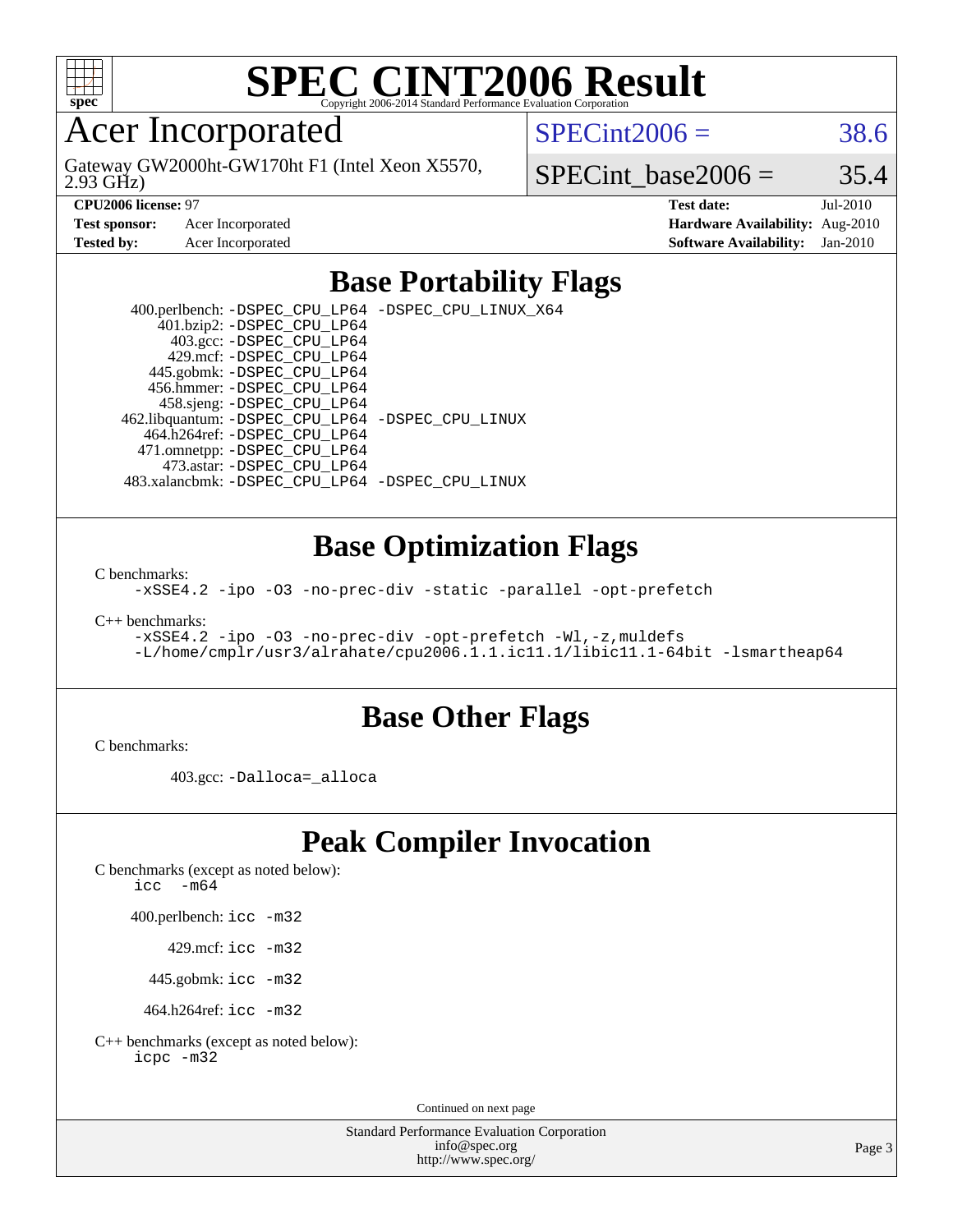

Acer Incorporated

2.93 GHz) Gateway GW2000ht-GW170ht F1 (Intel Xeon X5570,  $SPECint2006 = 38.6$  $SPECint2006 = 38.6$ 

SPECint base2006 =  $35.4$ 

**[CPU2006 license:](http://www.spec.org/auto/cpu2006/Docs/result-fields.html#CPU2006license)** 97 **[Test date:](http://www.spec.org/auto/cpu2006/Docs/result-fields.html#Testdate)** Jul-2010 **[Test sponsor:](http://www.spec.org/auto/cpu2006/Docs/result-fields.html#Testsponsor)** Acer Incorporated **[Hardware Availability:](http://www.spec.org/auto/cpu2006/Docs/result-fields.html#HardwareAvailability)** Aug-2010 **[Tested by:](http://www.spec.org/auto/cpu2006/Docs/result-fields.html#Testedby)** Acer Incorporated **[Software Availability:](http://www.spec.org/auto/cpu2006/Docs/result-fields.html#SoftwareAvailability)** Jan-2010

# **[Peak Compiler Invocation \(Continued\)](http://www.spec.org/auto/cpu2006/Docs/result-fields.html#PeakCompilerInvocation)**

473.astar: [icpc -m64](http://www.spec.org/cpu2006/results/res2010q3/cpu2006-20100802-12801.flags.html#user_peakCXXLD473_astar_intel_icpc_64bit_fc66a5337ce925472a5c54ad6a0de310)

## **[Peak Portability Flags](http://www.spec.org/auto/cpu2006/Docs/result-fields.html#PeakPortabilityFlags)**

 400.perlbench: [-DSPEC\\_CPU\\_LINUX\\_IA32](http://www.spec.org/cpu2006/results/res2010q3/cpu2006-20100802-12801.flags.html#b400.perlbench_peakCPORTABILITY_DSPEC_CPU_LINUX_IA32) 401.bzip2: [-DSPEC\\_CPU\\_LP64](http://www.spec.org/cpu2006/results/res2010q3/cpu2006-20100802-12801.flags.html#suite_peakPORTABILITY401_bzip2_DSPEC_CPU_LP64)

 403.gcc: [-DSPEC\\_CPU\\_LP64](http://www.spec.org/cpu2006/results/res2010q3/cpu2006-20100802-12801.flags.html#suite_peakPORTABILITY403_gcc_DSPEC_CPU_LP64) 456.hmmer: [-DSPEC\\_CPU\\_LP64](http://www.spec.org/cpu2006/results/res2010q3/cpu2006-20100802-12801.flags.html#suite_peakPORTABILITY456_hmmer_DSPEC_CPU_LP64) 458.sjeng: [-DSPEC\\_CPU\\_LP64](http://www.spec.org/cpu2006/results/res2010q3/cpu2006-20100802-12801.flags.html#suite_peakPORTABILITY458_sjeng_DSPEC_CPU_LP64) 462.libquantum: [-DSPEC\\_CPU\\_LP64](http://www.spec.org/cpu2006/results/res2010q3/cpu2006-20100802-12801.flags.html#suite_peakPORTABILITY462_libquantum_DSPEC_CPU_LP64) [-DSPEC\\_CPU\\_LINUX](http://www.spec.org/cpu2006/results/res2010q3/cpu2006-20100802-12801.flags.html#b462.libquantum_peakCPORTABILITY_DSPEC_CPU_LINUX) 473.astar: [-DSPEC\\_CPU\\_LP64](http://www.spec.org/cpu2006/results/res2010q3/cpu2006-20100802-12801.flags.html#suite_peakPORTABILITY473_astar_DSPEC_CPU_LP64) 483.xalancbmk: [-DSPEC\\_CPU\\_LINUX](http://www.spec.org/cpu2006/results/res2010q3/cpu2006-20100802-12801.flags.html#b483.xalancbmk_peakCXXPORTABILITY_DSPEC_CPU_LINUX)

# **[Peak Optimization Flags](http://www.spec.org/auto/cpu2006/Docs/result-fields.html#PeakOptimizationFlags)**

[C benchmarks](http://www.spec.org/auto/cpu2006/Docs/result-fields.html#Cbenchmarks):

 400.perlbench: [-xSSE4.2](http://www.spec.org/cpu2006/results/res2010q3/cpu2006-20100802-12801.flags.html#user_peakPASS2_CFLAGSPASS2_LDCFLAGS400_perlbench_f-xSSE42_f91528193cf0b216347adb8b939d4107)(pass 2) [-prof-gen](http://www.spec.org/cpu2006/results/res2010q3/cpu2006-20100802-12801.flags.html#user_peakPASS1_CFLAGSPASS1_LDCFLAGS400_perlbench_prof_gen_e43856698f6ca7b7e442dfd80e94a8fc)(pass 1) [-ipo](http://www.spec.org/cpu2006/results/res2010q3/cpu2006-20100802-12801.flags.html#user_peakPASS2_CFLAGSPASS2_LDCFLAGS400_perlbench_f-ipo)(pass 2) [-O3](http://www.spec.org/cpu2006/results/res2010q3/cpu2006-20100802-12801.flags.html#user_peakPASS2_CFLAGSPASS2_LDCFLAGS400_perlbench_f-O3)(pass 2) [-no-prec-div](http://www.spec.org/cpu2006/results/res2010q3/cpu2006-20100802-12801.flags.html#user_peakPASS2_CFLAGSPASS2_LDCFLAGS400_perlbench_f-no-prec-div)(pass 2) [-static](http://www.spec.org/cpu2006/results/res2010q3/cpu2006-20100802-12801.flags.html#user_peakPASS2_CFLAGSPASS2_LDCFLAGS400_perlbench_f-static)(pass 2) [-prof-use](http://www.spec.org/cpu2006/results/res2010q3/cpu2006-20100802-12801.flags.html#user_peakPASS2_CFLAGSPASS2_LDCFLAGS400_perlbench_prof_use_bccf7792157ff70d64e32fe3e1250b55)(pass 2) [-ansi-alias](http://www.spec.org/cpu2006/results/res2010q3/cpu2006-20100802-12801.flags.html#user_peakCOPTIMIZE400_perlbench_f-ansi-alias) [-opt-prefetch](http://www.spec.org/cpu2006/results/res2010q3/cpu2006-20100802-12801.flags.html#user_peakCOPTIMIZE400_perlbench_f-opt-prefetch) 401.bzip2: [-xSSE4.2](http://www.spec.org/cpu2006/results/res2010q3/cpu2006-20100802-12801.flags.html#user_peakPASS2_CFLAGSPASS2_LDCFLAGS401_bzip2_f-xSSE42_f91528193cf0b216347adb8b939d4107)(pass 2) [-prof-gen](http://www.spec.org/cpu2006/results/res2010q3/cpu2006-20100802-12801.flags.html#user_peakPASS1_CFLAGSPASS1_LDCFLAGS401_bzip2_prof_gen_e43856698f6ca7b7e442dfd80e94a8fc)(pass 1) [-ipo](http://www.spec.org/cpu2006/results/res2010q3/cpu2006-20100802-12801.flags.html#user_peakPASS2_CFLAGSPASS2_LDCFLAGS401_bzip2_f-ipo)(pass 2) [-O3](http://www.spec.org/cpu2006/results/res2010q3/cpu2006-20100802-12801.flags.html#user_peakPASS2_CFLAGSPASS2_LDCFLAGS401_bzip2_f-O3)(pass 2) [-no-prec-div](http://www.spec.org/cpu2006/results/res2010q3/cpu2006-20100802-12801.flags.html#user_peakCOPTIMIZEPASS2_CFLAGSPASS2_LDCFLAGS401_bzip2_f-no-prec-div) [-static](http://www.spec.org/cpu2006/results/res2010q3/cpu2006-20100802-12801.flags.html#user_peakPASS2_CFLAGSPASS2_LDCFLAGS401_bzip2_f-static)(pass 2) [-prof-use](http://www.spec.org/cpu2006/results/res2010q3/cpu2006-20100802-12801.flags.html#user_peakPASS2_CFLAGSPASS2_LDCFLAGS401_bzip2_prof_use_bccf7792157ff70d64e32fe3e1250b55)(pass 2) [-auto-ilp32](http://www.spec.org/cpu2006/results/res2010q3/cpu2006-20100802-12801.flags.html#user_peakCOPTIMIZE401_bzip2_f-auto-ilp32) [-opt-prefetch](http://www.spec.org/cpu2006/results/res2010q3/cpu2006-20100802-12801.flags.html#user_peakCOPTIMIZE401_bzip2_f-opt-prefetch) [-ansi-alias](http://www.spec.org/cpu2006/results/res2010q3/cpu2006-20100802-12801.flags.html#user_peakCOPTIMIZE401_bzip2_f-ansi-alias) 403.gcc: [-xSSE4.2](http://www.spec.org/cpu2006/results/res2010q3/cpu2006-20100802-12801.flags.html#user_peakCOPTIMIZE403_gcc_f-xSSE42_f91528193cf0b216347adb8b939d4107) [-ipo](http://www.spec.org/cpu2006/results/res2010q3/cpu2006-20100802-12801.flags.html#user_peakCOPTIMIZE403_gcc_f-ipo) [-O3](http://www.spec.org/cpu2006/results/res2010q3/cpu2006-20100802-12801.flags.html#user_peakCOPTIMIZE403_gcc_f-O3) [-no-prec-div](http://www.spec.org/cpu2006/results/res2010q3/cpu2006-20100802-12801.flags.html#user_peakCOPTIMIZE403_gcc_f-no-prec-div) [-static](http://www.spec.org/cpu2006/results/res2010q3/cpu2006-20100802-12801.flags.html#user_peakCOPTIMIZE403_gcc_f-static) [-inline-calloc](http://www.spec.org/cpu2006/results/res2010q3/cpu2006-20100802-12801.flags.html#user_peakCOPTIMIZE403_gcc_f-inline-calloc) [-opt-malloc-options=3](http://www.spec.org/cpu2006/results/res2010q3/cpu2006-20100802-12801.flags.html#user_peakCOPTIMIZE403_gcc_f-opt-malloc-options_13ab9b803cf986b4ee62f0a5998c2238) [-auto-ilp32](http://www.spec.org/cpu2006/results/res2010q3/cpu2006-20100802-12801.flags.html#user_peakCOPTIMIZE403_gcc_f-auto-ilp32) 429.mcf: [-xSSE4.2](http://www.spec.org/cpu2006/results/res2010q3/cpu2006-20100802-12801.flags.html#user_peakCOPTIMIZE429_mcf_f-xSSE42_f91528193cf0b216347adb8b939d4107) [-ipo](http://www.spec.org/cpu2006/results/res2010q3/cpu2006-20100802-12801.flags.html#user_peakCOPTIMIZE429_mcf_f-ipo) [-O3](http://www.spec.org/cpu2006/results/res2010q3/cpu2006-20100802-12801.flags.html#user_peakCOPTIMIZE429_mcf_f-O3) [-no-prec-div](http://www.spec.org/cpu2006/results/res2010q3/cpu2006-20100802-12801.flags.html#user_peakCOPTIMIZE429_mcf_f-no-prec-div) [-static](http://www.spec.org/cpu2006/results/res2010q3/cpu2006-20100802-12801.flags.html#user_peakCOPTIMIZE429_mcf_f-static) [-opt-prefetch](http://www.spec.org/cpu2006/results/res2010q3/cpu2006-20100802-12801.flags.html#user_peakCOPTIMIZE429_mcf_f-opt-prefetch) 445.gobmk: [-xSSE4.2](http://www.spec.org/cpu2006/results/res2010q3/cpu2006-20100802-12801.flags.html#user_peakPASS2_CFLAGSPASS2_LDCFLAGS445_gobmk_f-xSSE42_f91528193cf0b216347adb8b939d4107)(pass 2) [-prof-gen](http://www.spec.org/cpu2006/results/res2010q3/cpu2006-20100802-12801.flags.html#user_peakPASS1_CFLAGSPASS1_LDCFLAGS445_gobmk_prof_gen_e43856698f6ca7b7e442dfd80e94a8fc)(pass 1) [-prof-use](http://www.spec.org/cpu2006/results/res2010q3/cpu2006-20100802-12801.flags.html#user_peakPASS2_CFLAGSPASS2_LDCFLAGS445_gobmk_prof_use_bccf7792157ff70d64e32fe3e1250b55)(pass 2) [-O2](http://www.spec.org/cpu2006/results/res2010q3/cpu2006-20100802-12801.flags.html#user_peakCOPTIMIZE445_gobmk_f-O2) [-ipo](http://www.spec.org/cpu2006/results/res2010q3/cpu2006-20100802-12801.flags.html#user_peakCOPTIMIZE445_gobmk_f-ipo) [-no-prec-div](http://www.spec.org/cpu2006/results/res2010q3/cpu2006-20100802-12801.flags.html#user_peakCOPTIMIZE445_gobmk_f-no-prec-div) [-ansi-alias](http://www.spec.org/cpu2006/results/res2010q3/cpu2006-20100802-12801.flags.html#user_peakCOPTIMIZE445_gobmk_f-ansi-alias) 456.hmmer: [-xSSE4.2](http://www.spec.org/cpu2006/results/res2010q3/cpu2006-20100802-12801.flags.html#user_peakCOPTIMIZE456_hmmer_f-xSSE42_f91528193cf0b216347adb8b939d4107) [-ipo](http://www.spec.org/cpu2006/results/res2010q3/cpu2006-20100802-12801.flags.html#user_peakCOPTIMIZE456_hmmer_f-ipo) [-O3](http://www.spec.org/cpu2006/results/res2010q3/cpu2006-20100802-12801.flags.html#user_peakCOPTIMIZE456_hmmer_f-O3) [-no-prec-div](http://www.spec.org/cpu2006/results/res2010q3/cpu2006-20100802-12801.flags.html#user_peakCOPTIMIZE456_hmmer_f-no-prec-div) [-static](http://www.spec.org/cpu2006/results/res2010q3/cpu2006-20100802-12801.flags.html#user_peakCOPTIMIZE456_hmmer_f-static) [-unroll2](http://www.spec.org/cpu2006/results/res2010q3/cpu2006-20100802-12801.flags.html#user_peakCOPTIMIZE456_hmmer_f-unroll_784dae83bebfb236979b41d2422d7ec2) [-ansi-alias](http://www.spec.org/cpu2006/results/res2010q3/cpu2006-20100802-12801.flags.html#user_peakCOPTIMIZE456_hmmer_f-ansi-alias) [-auto-ilp32](http://www.spec.org/cpu2006/results/res2010q3/cpu2006-20100802-12801.flags.html#user_peakCOPTIMIZE456_hmmer_f-auto-ilp32) 458.sjeng: [-xSSE4.2](http://www.spec.org/cpu2006/results/res2010q3/cpu2006-20100802-12801.flags.html#user_peakPASS2_CFLAGSPASS2_LDCFLAGS458_sjeng_f-xSSE42_f91528193cf0b216347adb8b939d4107)(pass 2) [-prof-gen](http://www.spec.org/cpu2006/results/res2010q3/cpu2006-20100802-12801.flags.html#user_peakPASS1_CFLAGSPASS1_LDCFLAGS458_sjeng_prof_gen_e43856698f6ca7b7e442dfd80e94a8fc)(pass 1) [-ipo](http://www.spec.org/cpu2006/results/res2010q3/cpu2006-20100802-12801.flags.html#user_peakPASS2_CFLAGSPASS2_LDCFLAGS458_sjeng_f-ipo)(pass 2) [-O3](http://www.spec.org/cpu2006/results/res2010q3/cpu2006-20100802-12801.flags.html#user_peakPASS2_CFLAGSPASS2_LDCFLAGS458_sjeng_f-O3)(pass 2) [-no-prec-div](http://www.spec.org/cpu2006/results/res2010q3/cpu2006-20100802-12801.flags.html#user_peakPASS2_CFLAGSPASS2_LDCFLAGS458_sjeng_f-no-prec-div)(pass 2) [-static](http://www.spec.org/cpu2006/results/res2010q3/cpu2006-20100802-12801.flags.html#user_peakPASS2_CFLAGSPASS2_LDCFLAGS458_sjeng_f-static)(pass 2) [-prof-use](http://www.spec.org/cpu2006/results/res2010q3/cpu2006-20100802-12801.flags.html#user_peakPASS2_CFLAGSPASS2_LDCFLAGS458_sjeng_prof_use_bccf7792157ff70d64e32fe3e1250b55)(pass 2) [-unroll4](http://www.spec.org/cpu2006/results/res2010q3/cpu2006-20100802-12801.flags.html#user_peakCOPTIMIZE458_sjeng_f-unroll_4e5e4ed65b7fd20bdcd365bec371b81f) 462.libquantum: [-xSSE4.2](http://www.spec.org/cpu2006/results/res2010q3/cpu2006-20100802-12801.flags.html#user_peakCOPTIMIZE462_libquantum_f-xSSE42_f91528193cf0b216347adb8b939d4107) [-ipo](http://www.spec.org/cpu2006/results/res2010q3/cpu2006-20100802-12801.flags.html#user_peakCOPTIMIZE462_libquantum_f-ipo) [-O3](http://www.spec.org/cpu2006/results/res2010q3/cpu2006-20100802-12801.flags.html#user_peakCOPTIMIZE462_libquantum_f-O3) [-no-prec-div](http://www.spec.org/cpu2006/results/res2010q3/cpu2006-20100802-12801.flags.html#user_peakCOPTIMIZE462_libquantum_f-no-prec-div) [-static](http://www.spec.org/cpu2006/results/res2010q3/cpu2006-20100802-12801.flags.html#user_peakCOPTIMIZE462_libquantum_f-static) [-parallel](http://www.spec.org/cpu2006/results/res2010q3/cpu2006-20100802-12801.flags.html#user_peakCOPTIMIZE462_libquantum_f-parallel) [-opt-prefetch](http://www.spec.org/cpu2006/results/res2010q3/cpu2006-20100802-12801.flags.html#user_peakCOPTIMIZE462_libquantum_f-opt-prefetch) [-par-schedule-static=32768](http://www.spec.org/cpu2006/results/res2010q3/cpu2006-20100802-12801.flags.html#user_peakCOPTIMIZE462_libquantum_f-par-schedule_9386bcd99ba64e99ee01d1aafefddd14) [-ansi-alias](http://www.spec.org/cpu2006/results/res2010q3/cpu2006-20100802-12801.flags.html#user_peakCOPTIMIZE462_libquantum_f-ansi-alias) 464.h264ref: [-xSSE4.2](http://www.spec.org/cpu2006/results/res2010q3/cpu2006-20100802-12801.flags.html#user_peakPASS2_CFLAGSPASS2_LDCFLAGS464_h264ref_f-xSSE42_f91528193cf0b216347adb8b939d4107)(pass 2) [-prof-gen](http://www.spec.org/cpu2006/results/res2010q3/cpu2006-20100802-12801.flags.html#user_peakPASS1_CFLAGSPASS1_LDCFLAGS464_h264ref_prof_gen_e43856698f6ca7b7e442dfd80e94a8fc)(pass 1) [-ipo](http://www.spec.org/cpu2006/results/res2010q3/cpu2006-20100802-12801.flags.html#user_peakPASS2_CFLAGSPASS2_LDCFLAGS464_h264ref_f-ipo)(pass 2) [-O3](http://www.spec.org/cpu2006/results/res2010q3/cpu2006-20100802-12801.flags.html#user_peakPASS2_CFLAGSPASS2_LDCFLAGS464_h264ref_f-O3)(pass 2) [-no-prec-div](http://www.spec.org/cpu2006/results/res2010q3/cpu2006-20100802-12801.flags.html#user_peakPASS2_CFLAGSPASS2_LDCFLAGS464_h264ref_f-no-prec-div)(pass 2) [-static](http://www.spec.org/cpu2006/results/res2010q3/cpu2006-20100802-12801.flags.html#user_peakPASS2_CFLAGSPASS2_LDCFLAGS464_h264ref_f-static)(pass 2) [-prof-use](http://www.spec.org/cpu2006/results/res2010q3/cpu2006-20100802-12801.flags.html#user_peakPASS2_CFLAGSPASS2_LDCFLAGS464_h264ref_prof_use_bccf7792157ff70d64e32fe3e1250b55)(pass 2) [-unroll2](http://www.spec.org/cpu2006/results/res2010q3/cpu2006-20100802-12801.flags.html#user_peakCOPTIMIZE464_h264ref_f-unroll_784dae83bebfb236979b41d2422d7ec2) [-ansi-alias](http://www.spec.org/cpu2006/results/res2010q3/cpu2006-20100802-12801.flags.html#user_peakCOPTIMIZE464_h264ref_f-ansi-alias)

Continued on next page

Standard Performance Evaluation Corporation [info@spec.org](mailto:info@spec.org) <http://www.spec.org/>